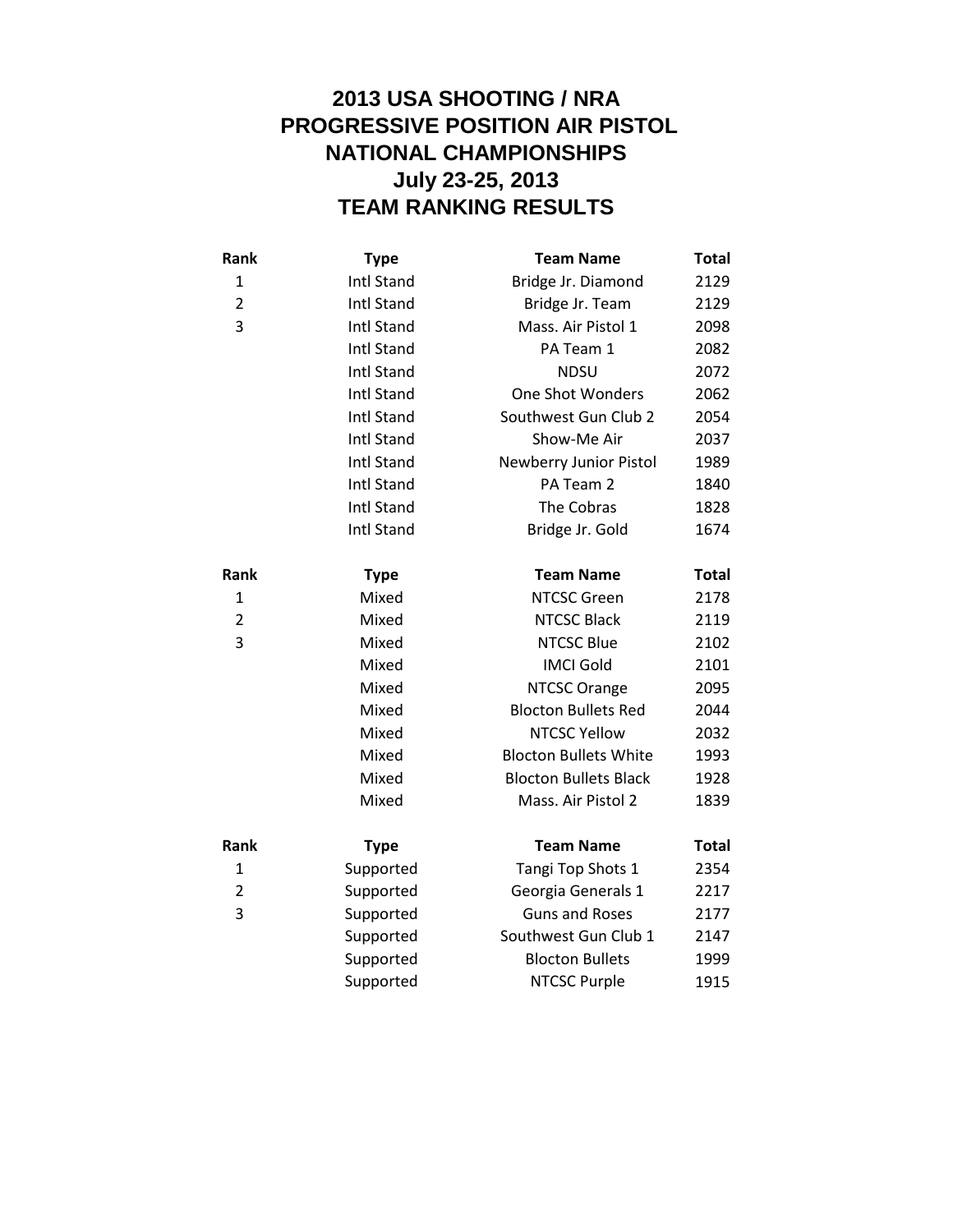|     | <b>Start # First Name</b> | <b>Last Name</b> | <b>Event</b>    | <b>Team</b>       | <b>Team Name</b>       | M1   | x1             | M <sub>2</sub> | x <sub>2</sub> | <b>Mtot</b> | <b>Venue</b> |
|-----|---------------------------|------------------|-----------------|-------------------|------------------------|------|----------------|----------------|----------------|-------------|--------------|
| 107 | Tristin                   | Clements         | Intl Men        | Intl Stand        | The Cobras             | 320  | $\overline{2}$ | 309            | $\overline{2}$ | 629         | GA           |
| 109 | Callie                    | Crawford         | Intl Sub Junior | <b>Intl Stand</b> | The Cobras             | 247  | 0              | 259            | 1              | 506         | GA           |
| 120 | Zack                      | Hodnett          | Intl Sub Junior | <b>Intl Stand</b> | The Cobras             | 345  | $\overline{2}$ | 348            | 4              | 693         | GA           |
|     |                           |                  |                 |                   |                        | 912  |                | 916            |                | 1828        |              |
|     |                           |                  |                 |                   |                        |      |                |                |                |             |              |
| 102 | Kevin                     | <b>Bennett</b>   | Intl Men        | Intl Stand        | Mass. Air Pistol 1     | 325  | 1              | 352            | 6              | 677         | GA           |
| 135 | Isabel                    | Macaulay         | Intl Wom        | Intl Stand        | Mass. Air Pistol 1     | 364  | $\overline{4}$ | 351            | 3              | 715         | GA           |
| 167 | Vladlen                   | Vronsky          | Intl Men        | <b>Intl Stand</b> | Mass. Air Pistol 1     | 348  | $\mathbf{1}$   | 358            | 5              | 706         | GA           |
|     |                           |                  |                 |                   |                        | 1037 |                | 1061           |                | 2098        |              |
|     |                           |                  |                 |                   |                        |      |                |                |                |             |              |
| 116 | Skye                      | Fugere           | Intl Wom        | <b>Intl Stand</b> | <b>NDSU</b>            | 358  | 4              | 356            | 1              | 714         | GA           |
| 136 | Katrinia                  | Martinez         | Intl Wom        | <b>Intl Stand</b> | <b>NDSU</b>            | 332  | $\overline{2}$ | 348            | 6              | 680         | GA           |
| 145 | Macy                      | Nelson           | Intl Wom        | <b>Intl Stand</b> | <b>NDSU</b>            | 330  | $\mathbf{1}$   | 348            | 2              | 678         | GA           |
|     |                           |                  |                 |                   |                        | 1020 |                | 1052           |                | 2072        |              |
|     |                           |                  |                 |                   |                        |      |                |                |                |             |              |
| 103 | Sean                      | Blanton          | Intl Men        | Intl Stand        | Newberry Junior Pistol | 340  | $\overline{2}$ | 346            | 4              | 686         | GA           |
| 118 | Carrie                    | Haltiwanger      | Intl Sub Junior | <b>Intl Stand</b> | Newberry Junior Pistol | 311  | $\pmb{0}$      | 318            | $\overline{2}$ | 629         | GA           |
| 127 | <b>Brianna</b>            | Kinard           | Intl Wom        | Intl Stand        | Newberry Junior Pistol | 336  | 3              | 338            | 3              | 674         | GA           |
|     |                           |                  |                 |                   |                        | 987  |                | 1002           |                | 1989        |              |
|     |                           |                  |                 |                   |                        |      |                |                |                |             |              |
| 101 | <b>Blake</b>              | Becton           | Intl Men        | <b>Intl Stand</b> | One Shot Wonders       | 339  | $\mathbf{1}$   | 341            | 4              | 680         | GA           |
| 137 | Rachel                    | Mayne            | Intl Wom        | Intl Stand        | One Shot Wonders       | 325  | 0              | 343            | 2              | 668         | GA           |
| 139 | Miles                     | McDonald         | Intl Men        | Intl Stand        | One Shot Wonders       | 359  | 3              | 355            | 3              | 714         | GA           |
|     |                           |                  |                 |                   |                        | 1023 |                | 1039           |                | 2062        |              |
|     |                           |                  |                 |                   |                        |      |                |                |                |             |              |
| 134 | Elizabeth                 | Lutz             | Intl Wom        | <b>Intl Stand</b> | PA Team 1              | 350  | 4              | 356            | 6              | 706         | GA           |
| 159 | Darian                    | Shenk            | Intl Wom        | Intl Stand        | PA Team 1              | 369  | $\overline{4}$ | 362            | 2              | 731         | GA           |
| 171 | Samuel                    | Zeigler          | Intl Sub Junior | Intl Stand        | PA Team 1              | 314  | 3              | 331            | 2              | 645         | GA           |
|     |                           |                  |                 |                   |                        | 1033 |                | 1049           |                | 2082        |              |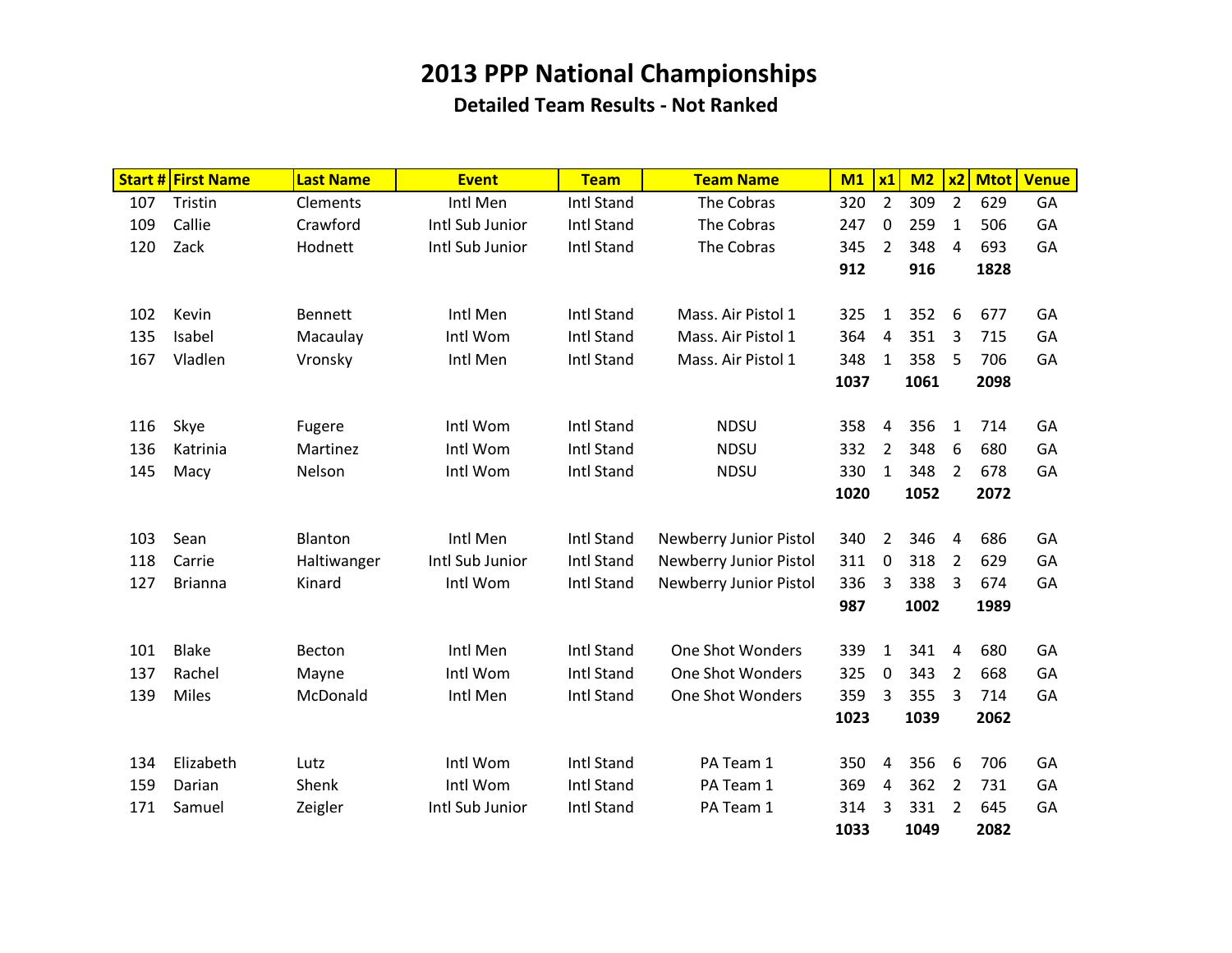|     | <b>Start # First Name</b> | <b>Last Name</b> | <b>Event</b>        | <b>Team</b>       | <b>Team Name</b>     | M1   | x1             | M <sub>2</sub> | x <sub>2</sub> | <b>Mtot</b> | <b>Venue</b> |
|-----|---------------------------|------------------|---------------------|-------------------|----------------------|------|----------------|----------------|----------------|-------------|--------------|
| 146 | Emily                     | Nothnagle        | Intl Sub Junior     | Intl Stand        | PA Team 2            | 304  | $\mathbf{1}$   | 297            | $\overline{2}$ | 601         | GA           |
| 166 | Andrew                    | Sturrup          | Intl Men            | Intl Stand        | PA Team 2            | 282  | $\mathbf{1}$   | 307            | 0              | 589         | GA           |
| 168 | Stephen                   | Wargo            | Intl Sub Junior     | Intl Stand        | PA Team 2            | 329  | $\mathbf{1}$   | 321            | 1              | 650         | GA           |
|     |                           |                  |                     |                   |                      | 915  |                | 925            |                | 1840        |              |
|     |                           |                  |                     |                   |                      |      |                |                |                |             |              |
| 105 | Dustin                    | Camden           | Intl Men            | <b>Intl Stand</b> | Show-Me Air          | 323  | $\mathbf{1}$   | 336            | $\overline{2}$ | 659         | GA           |
| 148 | Clayton                   | Parker           | Intl Men            | Intl Stand        | Show-Me Air          | 363  | 5              | 352            | 2              | 715         | GA           |
| 149 | Lyndsey                   | Parker           | Intl Sub Junior     | <b>Intl Stand</b> | Show-Me Air          | 332  | $\overline{4}$ | 331            | 1              | 663         | GA           |
|     |                           |                  |                     |                   |                      | 1018 |                | 1019           |                | 2037        |              |
|     |                           |                  |                     |                   |                      |      |                |                |                |             |              |
| 122 | Joshua                    | Husser           | Intl Men            | Intl Stand        | Southwest Gun Club 2 | 338  | 3              | 332            | 1              | 670         | GA           |
| 155 | Garrett                   | Rayborn          | Intl Wom            | Intl Stand        | Southwest Gun Club 2 | 349  | $\mathbf{1}$   | 364            | 6              | 713         | GA           |
| 158 | Margaret                  | Raymond          | Intl Wom            | Intl Stand        | Southwest Gun Club 2 | 341  | $\overline{2}$ | 330            | 3              | 671         | GA           |
|     |                           |                  |                     |                   |                      | 1028 |                | 1026           |                | 2054        |              |
|     |                           |                  |                     |                   |                      |      |                |                |                |             |              |
| 204 | Janice                    | Choi             | Intl Wom            | Intl Stand        | Bridge Jr. Diamond   | 344  | 3              | 351            | 3              | 695         | CO           |
| 209 | Helen                     | Oh               | Intl Wom            | Intl Stand        | Bridge Jr. Diamond   | 365  | $\overline{4}$ | 359            | 6              | 724         | CO           |
| 210 | Tony                      | Chung            | Intl Sub Junior - M | Intl Stand        | Bridge Jr. Diamond   | 359  | 3              | 351            | 0              | 710         | CO           |
|     |                           |                  |                     |                   |                      | 1068 |                | 1061           |                | 2129        |              |
|     |                           |                  |                     |                   |                      |      |                |                |                |             |              |
| 211 | Chris                     | Kim              | Intl Men            | Intl Stand        | Bridge Jr. Gold      | 333  | $\overline{3}$ | 348            | $2^{\circ}$    | 681         | CO           |
| 214 | Jeremy                    | Chang            | Intl Men            | <b>Intl Stand</b> | Bridge Jr. Gold      | 326  | $\overline{2}$ | 352            | 5              | 678         | CO           |
| 216 | Justin                    | Cho              | Intl Men            | Intl Stand        | Bridge Jr. Gold      | 167  |                | 148            | $\mathbf{0}$   | 315         | CO           |
|     |                           |                  |                     |                   |                      | 826  |                | 848            |                | 1674        |              |
|     |                           |                  |                     |                   |                      |      |                |                |                |             |              |
| 205 | Joshua                    | Yoo              | Intl Men            | <b>Intl Stand</b> | Bridge Jr. Team      | 363  | 3              | 371            | 9              | 734         | CO           |
| 208 | Cindy                     | Chung            | Intl Wom            | Intl Stand        | Bridge Jr. Team      | 330  |                | 346            | 3              | 676         | CO           |
| 212 | Justin                    | Ahn              | Intl Men            | Intl Stand        | Bridge Jr. Team      | 358  | 6              | 361            | 6              | 719         | CO           |
|     |                           |                  |                     |                   |                      | 1051 |                | 1078           |                | 2129        |              |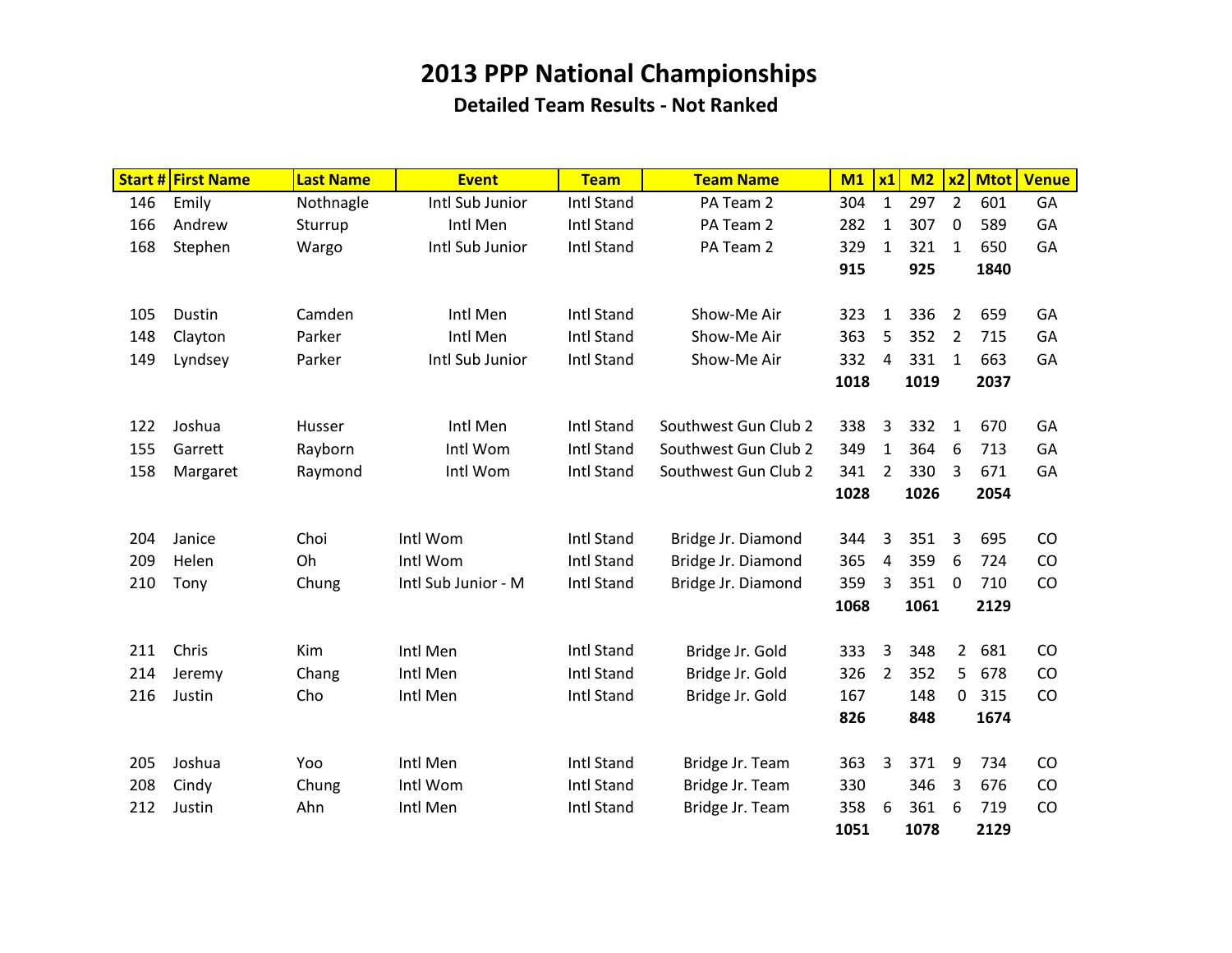|     | <b>Start # First Name</b> | Last Name      | <b>Event</b>              | <b>Team</b> | <b>Team Name</b>             | M1   | x1             | M2   |                | x2 Mtot | <b>Venue</b> |
|-----|---------------------------|----------------|---------------------------|-------------|------------------------------|------|----------------|------|----------------|---------|--------------|
|     |                           |                |                           |             |                              |      |                |      |                |         |              |
| 129 | Caitlin                   | Lemley         | <b>Basic Supported</b>    | Mixed       | <b>Blocton Bullets Black</b> | 357  | 6              | 367  | 4              | 724     | GA           |
| 152 | Brandilyn                 | Perry          | Intl Wom                  | Mixed       | <b>Blocton Bullets Black</b> | 269  | $\mathbf{1}$   | 313  | 1              | 582     | GA           |
| 163 | Layne                     | Smith          | Intl Sub Junior           | Mixed       | <b>Blocton Bullets Black</b> | 314  | $\mathbf 0$    | 308  | 1              | 622     | GA           |
|     |                           |                |                           |             |                              | 940  |                | 988  |                | 1928    |              |
|     |                           |                |                           |             |                              |      |                |      |                |         |              |
| 110 | <b>Bailey</b>             | Curren         | <b>Basic Supported</b>    | Mixed       | <b>Blocton Bullets Red</b>   | 374  | 9              | 380  | 11             | 754     | GA           |
| 143 | Kara                      | Moody          | Intl Wom                  | Mixed       | <b>Blocton Bullets Red</b>   | 335  | $\mathbf{1}$   | 320  | $\mathbf 0$    | 655     | GA           |
| 153 | Ronnie                    | Pierson        | Intl Men                  | Mixed       | <b>Blocton Bullets Red</b>   | 322  | $\mathbf{1}$   | 313  | $\mathbf 0$    | 635     | GA           |
|     |                           |                |                           |             |                              | 1031 |                | 1013 |                | 2044    |              |
|     |                           |                |                           |             |                              |      |                |      |                |         |              |
| 111 | Jacob                     | Curren         | <b>Standing Supported</b> | Mixed       | <b>Blocton Bullets White</b> | 340  | $\overline{2}$ | 339  | $\mathbf{1}$   | 679     | GA           |
| 142 | Zachary                   | Miller         | Intl Sub Junior           | Mixed       | <b>Blocton Bullets White</b> | 342  | $\mathbf{1}$   | 330  | 1              | 672     | GA           |
| 170 | Ashley                    | West           | Intl Wom                  | Mixed       | <b>Blocton Bullets White</b> | 311  | $\overline{2}$ | 331  | 3              | 642     | GA           |
|     |                           |                |                           |             |                              | 993  |                | 1000 |                | 1993    |              |
|     |                           |                |                           |             |                              |      |                |      |                |         |              |
| 113 | Christopher               | Emery          | Intl Men                  | Mixed       | <b>IMCI Gold</b>             | 325  | 3              | 345  | 3              | 670     | GA           |
| 133 | Derek                     | Lopez          | Intl Sub Junior           | Mixed       | <b>IMCI Gold</b>             | 354  | 3              | 354  | 4              | 708     | GA           |
| 144 | Jacob                     | Neary          | <b>Basic Supported</b>    | Mixed       | <b>IMCI Gold</b>             | 373  | 6              | 350  | 8              | 723     | GA           |
|     |                           |                |                           |             |                              | 1052 |                | 1049 |                | 2101    |              |
|     |                           |                |                           |             |                              |      |                |      |                |         |              |
| 119 | Caroline                  | Harmon         | Intl Wom                  | Mixed       | Mass. Air Pistol 2           | 320  | $\overline{2}$ | 328  | 3              | 648     | GA           |
| 128 | Steven                    | Kwan           | Intl Men                  | Mixed       | Mass. Air Pistol 2           | 316  | 5              | 329  | $\overline{4}$ | 645     | GA           |
| 147 | Mary Elizabeth            | Ostrander      | <b>Standing Supported</b> | Mixed       | Mass. Air Pistol 2           | 260  | $\overline{2}$ | 286  | $\Omega$       | 546     | GA           |
|     |                           |                |                           |             |                              | 896  |                | 943  |                | 1839    |              |
|     |                           |                |                           |             |                              |      |                |      |                |         |              |
| 217 | Eric                      | Eckenroth      | Intl Sub Junior - M       | Mixed       | <b>NTCSC Black</b>           | 331  | $\mathbf{1}$   | 344  | $\overline{2}$ | 675     | CO           |
| 233 | Olivia                    | <b>Stinett</b> | Intl Wom                  | Mixed       | <b>NTCSC Black</b>           | 344  | $\overline{4}$ | 348  | $\overline{2}$ | 692     | CO           |
| 237 | Lukas                     | Kucera         | <b>Basic Supported</b>    | Mixed       | <b>NTCSC Black</b>           | 368  | 3              | 384  | 8              | 752     | CO           |
|     |                           |                |                           |             |                              | 1043 |                | 1076 |                | 2119    |              |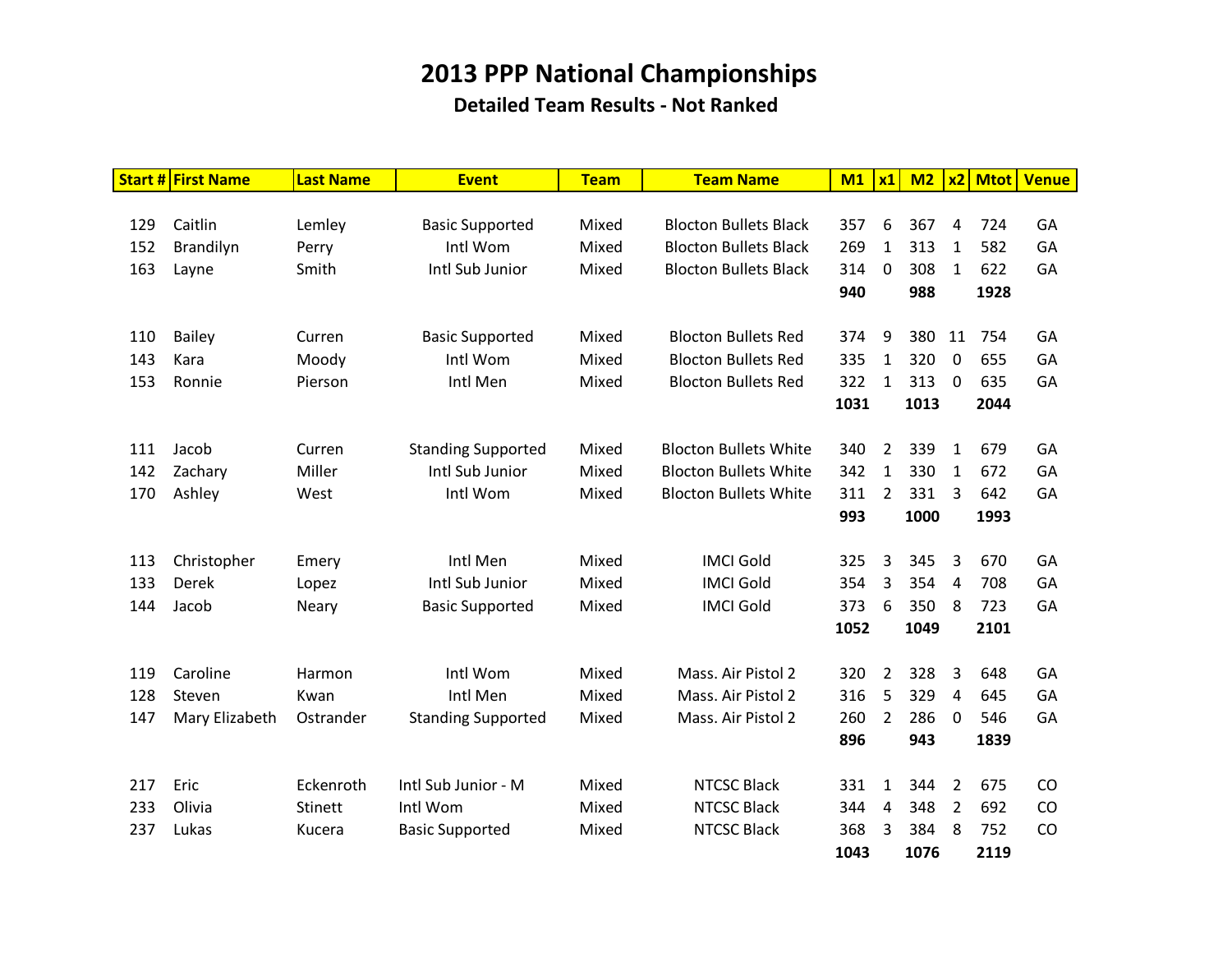|     | <b>Start # First Name</b> | <b>Last Name</b> | <b>Event</b>              | <b>Team</b> | <b>Team Name</b>       | M1   | x1             | M <sub>2</sub> | x2           | <b>Mtot</b> | <b>Venue</b> |
|-----|---------------------------|------------------|---------------------------|-------------|------------------------|------|----------------|----------------|--------------|-------------|--------------|
|     |                           |                  |                           |             |                        |      |                |                |              |             |              |
| 226 | Rylee                     | Ellender         | <b>Basic Supported</b>    | Mixed       | <b>NTCSC Blue</b>      | 366  | 7              | 372            | 9            | 738         | CO           |
| 240 | Joseph                    | Larson           | Intl Men                  | Mixed       | <b>NTCSC Blue</b>      | 354  | 4              | 346            | 3            | 700         | CO           |
| 241 | Emily                     | Larson           | Intl Wom                  | Mixed       | <b>NTCSC Blue</b>      | 329  | 3              | 335            | $\mathbf{1}$ | 664         | CO           |
|     |                           |                  |                           |             |                        | 1049 |                | 1053           |              | 2102        |              |
|     |                           |                  |                           |             |                        |      |                |                |              |             |              |
| 218 | Kathryn                   | Kananen          | Intl Wom                  | Mixed       | <b>NTCSC Green</b>     | 355  | 4              | 366            | 6            | 721         | <b>CO</b>    |
| 230 | Charles                   | Platt            | Intl Men                  | Mixed       | <b>NTCSC Green</b>     | 355  | $\mathbf{1}$   | 344            | 3            | 699         | CO           |
| 232 | John Paul                 | Roach            | <b>Basic Supported</b>    | Mixed       | <b>NTCSC Green</b>     | 386  | 11             | 372            | 6            | 758         | CO           |
|     |                           |                  |                           |             |                        | 1096 |                | 1082           |              | 2178        |              |
|     |                           |                  |                           |             |                        |      |                |                |              |             |              |
| 221 | Jared                     | Guest            | <b>Basic Supported</b>    | Mixed       | NTCSC Orange           | 378  | 12             | 384 12         |              | 762         | CO           |
| 223 | Taylor                    | Guest            | Intl Men                  | Mixed       | NTCSC Orange           | 338  | $\mathbf{1}$   | 333            | $\mathbf{1}$ | 671         | CO           |
| 224 | Zachary                   | Guest            | Intl Men                  | Mixed       | NTCSC Orange           | 316  | 3              | 346            | 4            | 662         | CO           |
|     |                           |                  |                           |             |                        | 1032 |                | 1063           |              | 2095        |              |
| 222 | <b>Nicholas</b>           | Guest            | Intl Sub Junior - M       | Mixed       | <b>NTCSC Yellow</b>    | 315  | $\mathbf 1$    | 338            | 3            | 653         | CO           |
| 236 | Alexa                     |                  |                           | Mixed       | <b>NTCSC Yellow</b>    | 314  | $\overline{3}$ | 342            |              | 656         | CO           |
|     |                           | Halverson        | Intl Wom                  |             |                        | 374  | 8              |                | 5            | 723         |              |
| 239 | Carson                    | Saabye           | <b>Standing Supported</b> | Mixed       | <b>NTCSC Yellow</b>    |      |                | 349            | 5            | 2032        | CO           |
|     |                           |                  |                           |             |                        | 1003 |                | 1029           |              |             |              |
| 225 | Keli                      | Manegdeg         | <b>Standing Supported</b> | Sup Team    | <b>NTCSC Purple</b>    | 339  | 4              | 331            | 3            | 670         | CO           |
| 231 | Rebecca                   | Platt            | <b>Standing Supported</b> | Sup Team    | <b>NTCSC Purple</b>    | 314  | $\overline{3}$ | 320            | $\mathbf 0$  | 634         | CO           |
| 238 | Zoie                      | Sandberg         | <b>Standing Supported</b> | Sup Team    | <b>NTCSC Purple</b>    | 324  |                | 287            | $\mathbf{0}$ | 611         | CO           |
|     |                           |                  |                           |             |                        | 977  |                | 938            |              | 1915        |              |
|     |                           |                  |                           |             |                        |      |                |                |              |             |              |
| 117 | Amelia                    | Gallinari        | <b>Basic Supported</b>    | Sup Team    | <b>Blocton Bullets</b> | 342  | 1              | 339            | 4            | 681         | GA           |
| 162 | Kylie                     | Smith            | <b>Basic Supported</b>    | Sup Team    | <b>Blocton Bullets</b> | 341  | 5              | 341            | 6            | 682         | GA           |
| 169 | Abbey                     | Watson           | <b>Standing Supported</b> | Sup Team    | <b>Blocton Bullets</b> | 318  | $\mathbf{1}$   | 318            | 1            | 636         | GA           |
|     |                           |                  |                           |             |                        | 1001 |                | 998            |              | 1999        |              |